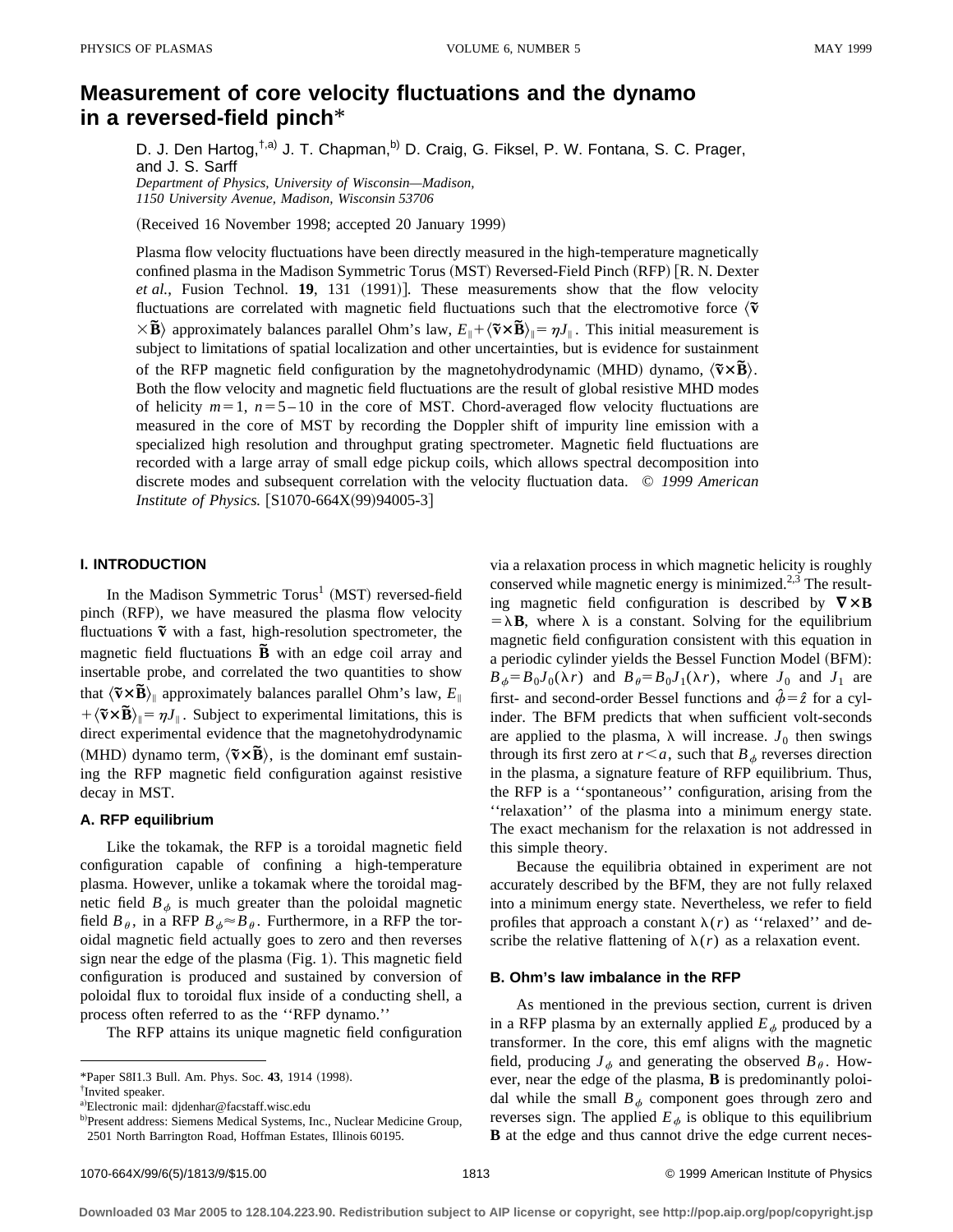

FIG. 1. The solid lines illustrate the magnetic field configuration of a RFP plasma in MST. The dashed line is the toroidal field prefill prior to formation of the RFP plasma.

sary to generate the  $B_{\phi}$  observed in the core. If the externally applied  $E_{\phi}$  were the only emf in the plasma, the resistive dissipation of poloidal current in the edge would be balanced only by the decay of toroidal flux, implying that the RFP configuration would decay away in a resistive diffusion time. This is not observed in experiment; rather, the toroidal flux configuration is maintained as long as the external  $E_{\phi}$  is applied by the transformer.

The imbalance in Ohm's law over the plasma radius is quantified in Fig. 2, where the applied  $\langle E \rangle$  and observed  $\eta\langle J \rangle_{\parallel}$  are plotted (the ''\calculude )'' indicates an average over a flux surface). In the edge the applied parallel electric field is too small or in the wrong direction to account for the driven current. In the core the applied field overdrives the necessary current, acting to peak the current profile and push the equilibrium away from the constant  $\lambda$  relaxed state. Clearly,  $\langle E \rangle_{\parallel} \neq \eta \langle J \rangle_{\parallel}$ , we must postulate  $\langle E \rangle_{\parallel} + \langle E_d \rangle_{\parallel} = \eta \langle J \rangle_{\parallel}$ , where  $E_d$  is often called the "dynamo electric field." In this paper we will present clear evidence that this field is equivalent to the dynamo term contained in single-fluid MHD,  $\langle \tilde{\mathbf{v}} \times \mathbf{B} \rangle$ , where correlated fluctuations in plasma flow velocity and magnetic field produce a nonzero average emf on a flux surface.

## **C. Diagnostic methods**

Since the eigenfunctions of the resistive tearing mode magnetic fluctuations that are observed in all RFPs exhibit substantial amplitude at the edge of the plasma, measurement



FIG. 2. An illustration showing that  $\langle E \rangle_{\parallel} \neq \eta \langle J \rangle_{\parallel}$  for an equilibrium modeled using typical MST parameters.

of the magnetic fluctuations in MST is done with toroidally and poloidally distributed arrays of magnetic pickup coils at the plasma edge. The plasma and the tearing modes rotate toroidally in the lab frame, so by analog integration of the signals from these coil arrays we are able to resolve the dominant spatial Fourier modes of the magnetic fluctuations. The plasma flow velocity fluctuations are much more difficult to measure. Their amplitude is a few percent of the thermal velocity of the plasma ions, meaning that typical measured  $|\tilde{v}| \approx 1$  km/s in MST. Fortunately, these fluctuations are long wavelength, on the order of the minor radius *a*. Thus, the spatial resolution available with passive emission Doppler spectroscopy is sufficient to measure the character and approximate amplitude of the velocity fluctuations. The Doppler spectrometer will be briefly described in Sec. III below, followed by a description of the data analysis techniques employed to quantify  $\tilde{\nu}$  and the correlated product  $\langle \tilde{v} \times \tilde{B} \rangle$ . Measurement results in MST and a comparison to Ohm's law will also be presented in Sec. III. But first, in Sec. II, we present a brief history of work on the RFP dynamo and present a more detailed description of the MHD dynamo, concentrating on the nature of the fluctuations. Finally, Sec. IV is a summary and presents some implications of this work.

#### **II. THE RFP DYNAMO**

#### **A. Previous work**

In 1968, the first paper discussing in detail the properties of the "stable period" in the ZETA RFP was presented.<sup>4</sup> This work showed that when the reversed-field configuration appeared, confinement increased and fluctuations decreased. However, the inherent nonlinearity of the RFP dynamo made the details of the process analytically intractable. Substantial progress began to be made in 1977 with the first observation of robust toroidal field reversal in a numerical simulation of the resistive MHD equations in a pinch configuration.<sup>5</sup> The basic mechanism of field reversal and sustainment in the RFP was identified as the nonlinear evolution of  $m=1$  kink instabilities in the presence of an externally applied toroidal voltage. Rapid progress in simulation since 1977 has resulted in three-dimensional, well-resolved numerical solutions of resistive MHD equations that clearly illustrate the importance of the MHD dynamo in balancing Ohm's law in the RFP.<sup>6</sup>

Prior to the work described in this paper, experimental measurement of the RFP dynamo has been limited to employment of a Langmuir probe and pickup coils to measure  $\mathbf{\tilde{E}}_{\perp}$ ,  $\mathbf{\nabla}_{\perp} \tilde{P}_e$ , and  $\mathbf{\tilde{B}}_{\perp}$  in the edge plasma of several RFPs.<sup>7</sup> By calculating  $\langle \mathbf{\tilde{E}}_{\perp} \cdot \mathbf{\tilde{B}}_{\perp} \rangle$  (the fluctuating  $\mathbf{E} \times \mathbf{B}$  drift dynamo term) and  $\langle \nabla_{\perp} \tilde{P}_e \cdot \tilde{B}_{\perp} \rangle$  (the fluctuating diamagnetic drift dynamo term) over an ensemble of discrete dynamo events, the balance of parallel Ohm's law was demonstrated. In relatively collisionless plasmas like those obtained in MST the  $\langle \mathbf{\tilde{E}}_{\perp} \cdot \mathbf{\tilde{B}}_{\perp} \rangle$  term dominated the dynamo contribution. Unexpectedly, in the more collisional plasma in the edge of the TPE-1RM20 RFP, the diamagnetic term dominated. Thus, although the single-fluid MHD dynamo term appears to be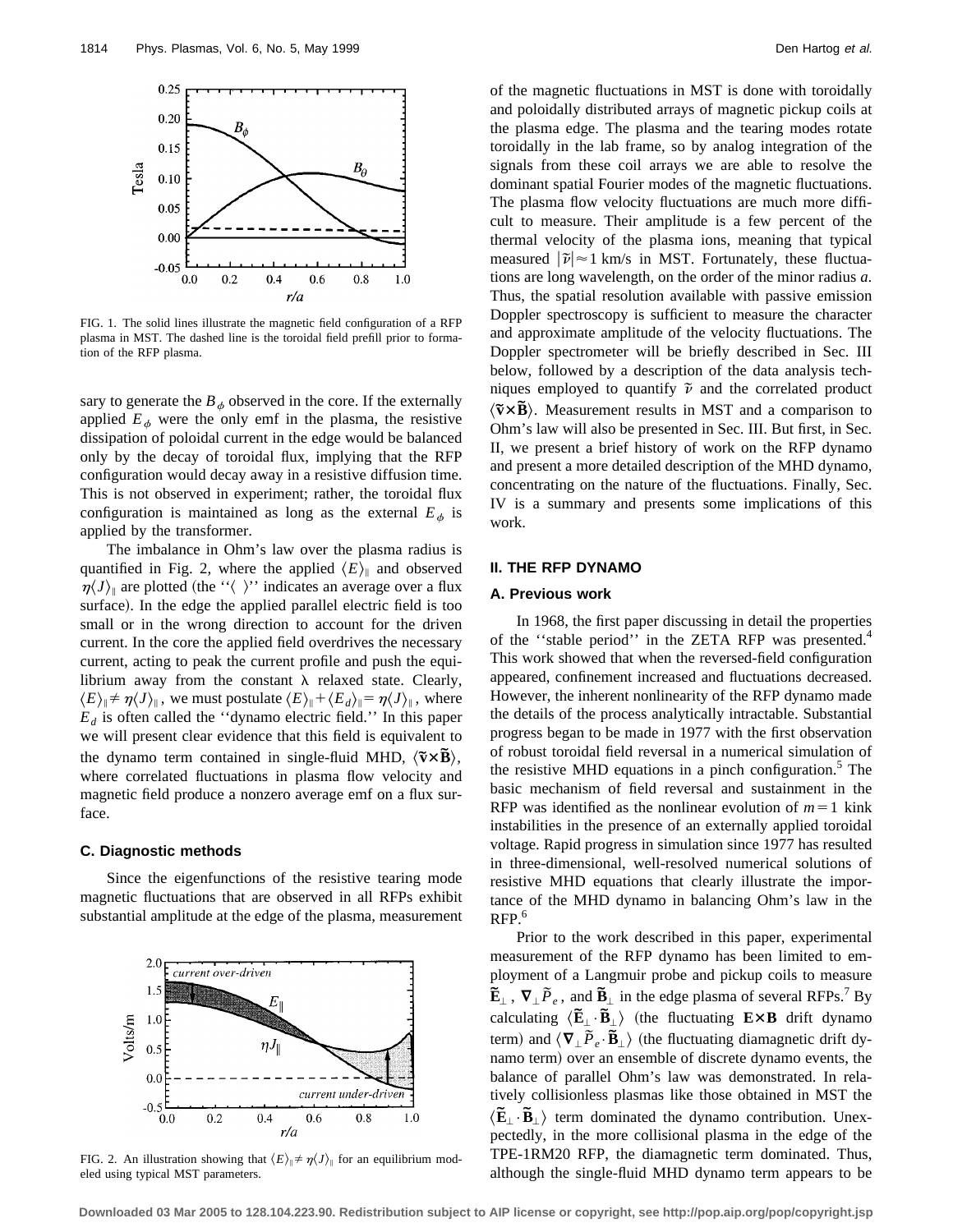the dominant RFP dynamo mechanism in simulation and the MST experiment, it may not apply in such a singular fashion to all RFP experiments. In particular, further two-fluid MHD simulation should be done to determine if other terms in Ohm's law become important in certain operational regimes.

In contrast to the MHD description of the RFP dynamo, a mechanism known as the ''kinetic dynamo'' has been proposed to explain the flattening of the current profile observed in the RFP. $8$  In this theory, current generation arises from current flowing from the center to the edge along a stochastic magnetic field. Parallel electron momentum driven by the applied electric field in the core streams along the magnetic field to the edge region where the field is predominantly poloidal, thus flattening the parallel current profile. Recent Fokker–Planck simulation of electron distributions in the RFP with a parallel momentum diffusion set to be consistent with Rechester–Rosenbluth diffusivity suggest that the kinetic dynamo could produce the observed RFP equilibrium,<sup>9</sup> although self-consistency constraints may limit the effectiveness of this mechanism.<sup>10</sup> Experimental measurements of the electron momentum distribution at the edge of MST do not appear to be consistent with the streaming of fast electrons from the core to the edge. $11$  While the measurements described below provide strong evidence for MHD dynamo activity in the core and edge of MST, a detailed commentary on the validity of the kinetic dynamo is outside the scope of this work.

Finally, we briefly comment on the relationship of the classical astrophysical dynamo to the RFP dynamo. An obvious difference is that in space, the magnetic field is totally driven by the dynamo from a seed magnetic field, with no ''applied'' electric field. In the RFP only part of the field is self-generated. Also, while the RFP dynamo can be generally described in terms of an  $\alpha$  effect,<sup>12</sup> the velocity field cannot be taken to be given *a priori* and fixed for all time, as in some theories of the astrophysical dynamo. In the RFP, the magnetic field energy greatly exceeds the kinetic energy of the velocity fluctuations. This means that the backreaction of the magnetic field on the evolution of the velocity field cannot be ignored, even as an approximation. The equation of motion must be solved simultaneously with the induction equation and Ohm's law, making the RFP dynamo inherently nonlinear.

#### **B. Dynamo fluctuations in MST**

Fluctuation dynamics in the RFP are dominated by longwavelength normal modes that exhibit both resistive kink and resistive tearing characteristics. The nonlinear dynamics of these modes are described in detail in Ref. 6, so only a brief overview will be presented here. In MST, as in all other RFPs, low-*n*,  $m=1$  magnetic modes resonant in the core dominate the magnetic fluctuation wave number spectrum. Resonance occurs when the safety factor, given approximately by  $q(r) \approx rB_{\phi}/RB_{\theta}$ , passes through a magnetic surface satisfying  $q(r_{mn}) = m/n$ , where *m* is the poloidal mode number and  $n$  is the toroidal mode number (Fig. 3). At this resonant surface, radial magnetic fluctuations produce magnetic islands that alter the topology of the field over substan-



FIG. 3. A cylindrical model of the safety factor profile before a sawtooth crash for a typical, low-current MST discharge. The horizontal arrows represent estimated island widths.

tial fractions of the plasma radius. For MST,  $q(0)$  usually has values slightly below 0.2 on axis and then decreases with radius passing through zero as  $B_{\phi}$  passes through zero near the edge of the plasma. The innermost resonant mode is the  $m=1$ ,  $n=6$ , although during a sawtooth crash we typically observe  $q(0)$  rising above 0.2, bringing the  $m=1$ ,  $n=5$ briefly into resonance. These modes dominate higher *n*,*m*  $=1$  modes, which resonate farther out in the plasma, where the plasma exhibits higher stabilizing shear. In addition to the core resonant  $m=1$  modes, the MST plasma contains  $m=0$  modes resonant at the reversal surface. These modes are dominated by the  $m=0$ ,  $n=1$ , which may be responsible for the three-wave coupling of adjacent  $m=1$  modes.

#### **III. MEASUREMENT OF**  $\langle \tilde{v} \times \tilde{B} \rangle$  **in MST**

#### **A. The sawtooth cycle**

MST is a large RFP with major radius  $R=1.5$  m, minor radius  $a=0.5$  m, and a thick  $(5 \text{ cm})$  aluminum conducting shell. To obtain the large ensemble datasets reported in this paper, MST was operated at a low plasma current of 200 kA with discharge parameters  $T_e = 160 \text{ eV}$  and  $n_e = 0.7$  $\times 10^{19}$  m<sup>-3</sup>. The evolution of the total toroidal flux over a shot  $(Fig. 4)$  is largely determined by the MST external circuit. The flux rises with the plasma current during the initial portion of the discharge and soon enters the ''flat-top'' region of the shot, which may be maintained for tens of milliseconds before decaying. We restricted our analysis entirely to the flat-top region of the plasma, during which a steady-



FIG. 4. The volume-averaged toroidal field of a standard low current MST discharge. Note the well-defined sawteeth generating toroidal flux during the ''flat-top'' period.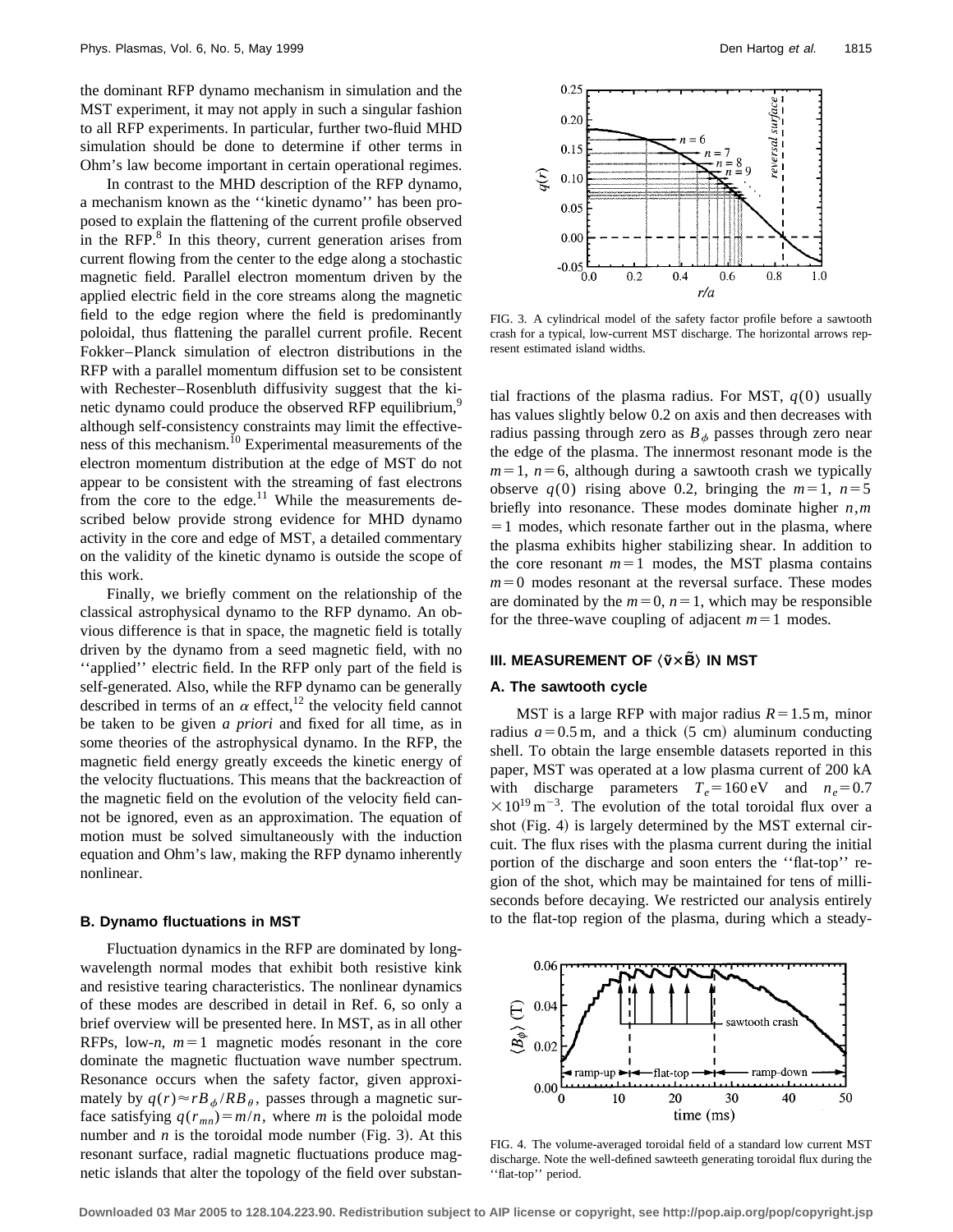

FIG. 5. Two key equilibrium quantities ensemble averaged over a sawtooth cycle: (a) the reversal parameter *F* and (b) the pinch parameter  $\Theta$ .

state RFP equilibrium is most nearly achieved. During the flat-top region we see  $\langle B_{\phi}\rangle_V$  decay and grow in a quasiperiodic sawtooth cycle. The signature event of this cycle is the sawtooth crash<sup>13,14</sup> (also known as a "discrete dynamo") event'') during which  $\langle B_{\phi} \rangle_V$  rapidly jumps by roughly 5%– 10% of its mean value (Fig. 4). The crashes are global events acting on all observable equilibrium quantities in a reproducible fashion. Figure 5 shows the ensemble-averaged sawtooth dynamics of two key equilibrium quantities. The reversal parameter, defined as the ratio of the edge toroidal field to the volume-averaged toroidal field  $(F \equiv B_{\phi}(a)/\langle B_{\phi} \rangle_V)$ , becomes dramatically more negative during the crash before being pulled back close to its original value. The pinch parameter, defined as the ratio of the edge poloidal field to the volume-averaged toroidal field  $(\Theta \equiv B_\theta(a)/\langle B_\phi \rangle_V)$ , drops due mostly to the rise of  $\langle B_{\phi}\rangle_V$  in the denominator. Both effects reflect a flattening of the parallel current profile. The toroidal plasma current varies less than 1% over the sawtooth cycle. Although much of the detailed physics of the RFP sawtooth cycle is not understood, a useful phenomenological model describes the sawtooth as a discrete relaxation of a resistively peaked current profile.<sup>6</sup>

#### **B. Measurement of plasma flow velocity fluctuations**

A central experimental innovation of this work is the passive spectroscopic measurement of core plasma velocity fluctuations. The key enabling component of this diagnostic achievement is the Ion Dynamics Spectrometer (IDS), which will only be briefly introduced here, as this system and its calibration have been described in detail elsewhere.<sup>15-17</sup> The IDS simultaneously records two chordal views of the plasma, each with 16 spectral wavelength channels (spreading out the Doppler-broadened spectrum over a large number of spectral channels decouples small fluctuations in the line centroid from those in the linewidth). The basic design of our spectrometer is that of an  $f/10$  Czerny–Turner monochromator with 1.0 m focal length. It is equipped with an 1180 g/mm grating blazed at 1000 nm; high dispersion is achieved by using this grating in fifth order when recording the C V 227.1 nm emission line. The most inexpensive way of optimizing system étendue was to use straight tall entrance slits (one slit above the optical midplane, the other below). The dominant



FIG. 6. The toroidal viewing chords, with both the opposing views and the views symmetrically placed above and below the midplane shown.

aberration is then line curvature, which is caused by the variation in dispersion that occurs as a function of slit height. As long as the slit is fairly wide and not too tall, such a line curvature can be compensated quite well by a simple tilt  $(0.5^\circ$  in our case) of a straight slit. The dispersed spectra on the exit plane of the duo spectrometer are coupled via fused silica fiberoptic bundles to two arrays of 16 photomultiplier tubes each. All 32 photomultiplier tubes are read out and digitized at 1 MHz in parallel. The result is a system that combines good étendue and resolution with the simplicity and flexibility of a fiberoptically coupled single-grating spectrometer. Measurement precision is proportional to the impurity emission photon flux; in a typical MST discharge flow can be measured to a precision of 1 km/s with 10  $\mu$ s time resolution.

Several different viewing chords are used to measure toroidal, poloidal, and radial velocity and velocity fluctuations in MST. Measurement of the toroidal plasma velocity is done using the lines of sight shown in Fig. 6. An average of the red- and blue-shifted emission lines from the opposing views provides an *in situ* calibration of the unshifted line position, making it simple to obtain an absolute measurement of the ion velocity. For measurement of a particular *m*  $=1,n$ , compoment of  $\tilde{\nu}_\phi$ , the views symmetrically placed above and below the midplane are employed to allow extraction of the local velocity fluctuation phase  $\delta_{\phi}$  from the chord-averaged quantity:<sup>17,18</sup>

$$
\langle \tilde{\nu}_{\phi} \rangle_{l} = \frac{1}{2L} \int_{-L}^{+L} I_{\text{CV}} |\tilde{\nu}_{\phi}| \exp[i(m\theta + n\phi + \omega t + \delta_{\phi})](\hat{\phi} \cdot \hat{l}) dl
$$
  

$$
= \frac{1}{a} \exp[i(m\theta_{T} + n\phi_{T} + \omega t)] \int_{r}^{a} I_{\text{CV}} |\tilde{\nu}_{\phi}| e^{i\delta_{\phi} w} \phi dr, \quad (1)
$$

where  $I_{CV}$  is the impurity emission profile and  $w_{\phi}$  is the appropriate geometric sensitivity function shown in Fig. 7. The instrument function quantifies the attenuation of the higher *k* modes and illustrates the good sensitivity to the dominant  $m=1$ ,  $n=6$  mode in MST. Poloidal ion velocity fluctuations  $\tilde{\nu}_{\theta}$  are measured using a boxport that allows col-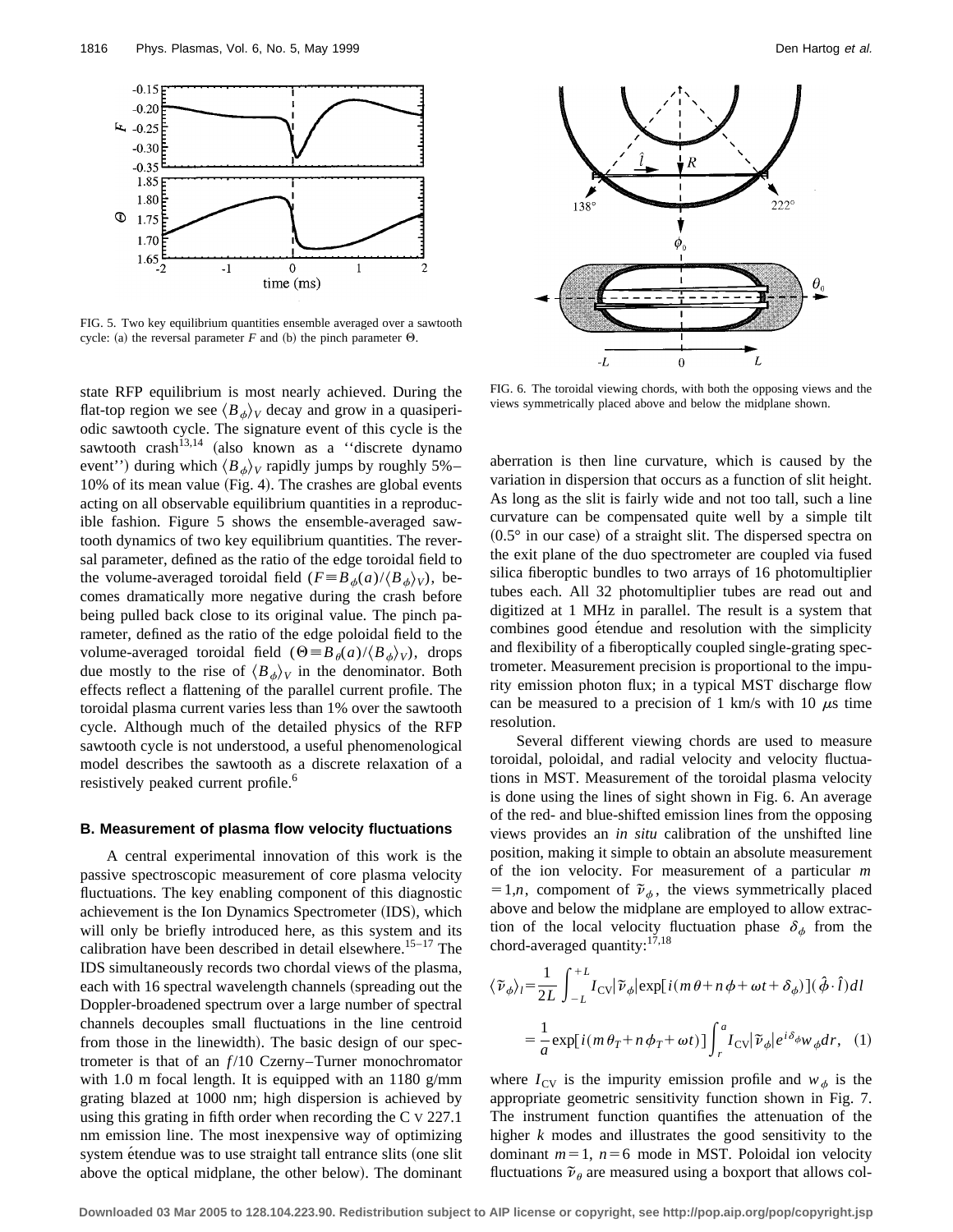

FIG. 7. The toroidal viewing chords geometric sensitivity functions  $w_{\phi}$  for  $m=1$ ,  $n=5-8$ .

lection at a variety of impact parameters. Radial velocity fluctuations  $\tilde{\nu}_r$  are measured with a poloidal view with an impact parameter of zero. Analysis for the poloidal and radial viewing chords follows the pattern shown in Eq.  $(1)$ , with a geometric sensitivity function that demonstrates good sensitivity to  $m=1$  fluctuations of any toroidal mode number *n*.

The velocity fluctuations measured by the IDS may be expressed as the weighted sum of fluctuations with various wave numbers,  $\tilde{\nu} = \sum_n C_n \tilde{\nu}_n$ , where  $C_n$  depends on the convolution of the radial mode structure with the IDS instrument function and the C V emission profile. If we assume that all activity at the resonant wave numbers in the plasma occurs with a coherent phase relation to the magnetic perturbations, we may employ our knowledge of the magnetic perturbations to extract mode information from the velocity fluctuations. The rotation of the low-*n* magnetic modes converts their spatial structure in the plasma frame into a temporal variation in the lab frame. This allows the use of  $\tilde{B}_n$  as a set of time-dependent basis functions for the spatial Fourier analysis of  $\tilde{\nu}$ ,

$$
\langle \tilde{\nu}\tilde{B}_n\rangle = \sum_{n'} C_{n'} \langle \tilde{\nu}_{n'}\tilde{B}_n\rangle \approx C_n \langle \tilde{\nu}_n\tilde{B}_n\rangle.
$$
 (2)

By normalizing this product by the velocity and magnetic fluctuation power (i.e., calculating the coherence), we extract information about both  $C_n$  and  $\tilde{\nu}_n$ .

Since the behavior of the majority ion species (or, more specifically, the MHD single-fluid behavior of the plasma) is of greatest interest for our studies, the question naturally arises of how to relate IDS measurements of impurity ion dynamics to such quantities. Since the plasma flow velocity  $\mathbf{v} = (m_i \mathbf{v}_i + m_e \mathbf{v}_e)/(m_i + m_e) \approx \mathbf{v}_i$ , measurement of the ion flow should be sufficient for a MHD description of the plasma. The relationship of the impurity and majority flows has been explored in detail for tokamaks,<sup>19</sup> but a similar analysis has not been done for the RFP, where magnetic field shear is substantial and the poloidal and toroidal magnetic fields are similar in magnitude. However, since the flow is expected to be dominated by  $E \times B$  drifts and the collisional equilibration time between majority and impurity ions is approximately 50  $\mu$ s, we expect that measurement of impurity flow quantitatively represents the behavior of the majority ions.



FIG. 8.  $\tilde{B}_{\theta,n}^2(t)$  ensembled over a sawtooth window. The total magnetic fluctuation power is traced out by the top curve. The light and dark bands indicate the distribution of power among the dominant toroidal modes as indicated by the key.

#### **C. Measurement of the MHD dynamo**

In summary, our procedure for measuring the MHD dynamo is the following:

- (i) the mode-resolved measurement of  $\tilde{B}$  with an array of 32 toroidally distributed magnetic pickup coils;
- $(iii)$  spectroscopic measurement of  $\tilde{\nu}$  from toroidal, poloidal, and radial views;
- (iii) approximate a flux surface average by an ensemble average over a large number of sawtooth cycles;
- (iv) correlate chord-averaged  $\tilde{\nu}$  with dominant  $\tilde{B}$  modes to resolve the toroidal mode number *n* components of the dynamo product  $\langle \tilde{\mathbf{v}} \times \tilde{\mathbf{B}} \rangle$ .

The measured dynamo products are projected into the core using the known radial dependence of  $\tilde{B}_r$  to obtain

$$
\langle \widetilde{\mathbf{v}} \times \widetilde{\mathbf{B}} \rangle_{\theta} = \langle \widetilde{\nu}_{\phi} \widetilde{B}_r \rangle - \langle \widetilde{\nu}_r \widetilde{B}_{\phi} \rangle, \tag{3a}
$$

$$
\langle \widetilde{\mathbf{v}} \times \widetilde{\mathbf{B}} \rangle_{\phi} = \langle \widetilde{\nu}_{r} \widetilde{B}_{\theta} \rangle - \langle \widetilde{\nu}_{\theta} \widetilde{B}_{r} \rangle. \tag{3b}
$$

The measured dynamo products are compared to estimates of  $\eta J_{\parallel} - E_{\parallel}$  from modeling to determine if Ohm's law,  $E_{\parallel}$  $+\langle \tilde{v} \times \tilde{B} \rangle_{\parallel} = \eta J_{\parallel}$ , is balanced.

As described above in Sec. II, the magnetic fluctuation spectrum in MST is dominated by core resonant,  $m=1$ , low-*n* resistive tearing modes. The fluctuation power peaks dramatically at the sawtooth crash, as illustrated in Fig. 8 by measurements of mode-resolved  $\tilde{B}_{\theta}$  ensembled over a sawtooth window. The fluctuations are nearly stationary in the plasma frame, but rotate at 8–20 kHz in the lab frame, as illustrated in the wavelet power spectra in Fig. 9. The modes decelerate sharply at the sawtooth crash, accelerating more slowly following the crash.<sup>20</sup> Also at the crash, the fluctuation spectrum broadens and the  $n=5$  mode comes into resonance.

As measured by the IDS, the velocity fluctuation power spectrum is not only attenuated by the instrument function as described above, but also contains noise power due to photon counting statistics and the sudden change in plasma flow that occurs at a sawtooth crash. The photon noise is white, i.e., it has a flat power spectrum that is quantified and subtracted off. The power from the secular evolution of the plasma flow peaks at low frequency, with a high-frequency tail due to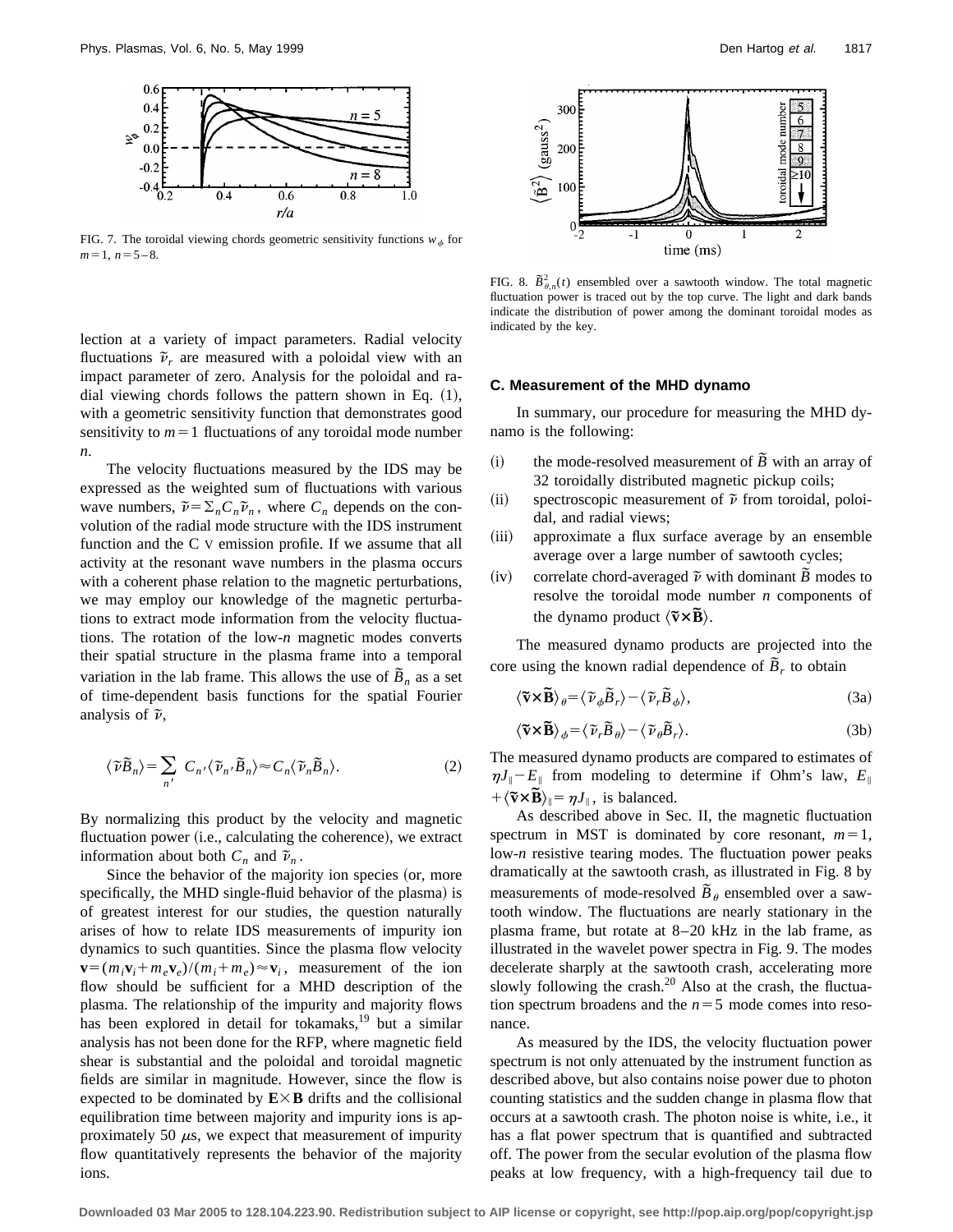

FIG. 9. Wavelet spectra of the magnetic fluctuation power density of dominant  $m=1$  modes over a sawtooth cycle.

rapid changes at the sawtooth crash. This tail is fit by an exponential decay and also subtracted from the power spectra. The results are plotted in Fig. 10, the rms velocity fluctuation amplitude over a sawtooth window, and Fig. 11, the wavelet spectra of total fluctuation power. As with the magnetic fluctuations, the fluctuation power dramatically peaks at the sawtooth crash, and the fluctuation frequency downshifts as the plasma decelerates.

As might be expected from the behavior of the magnetic and velocity fluctuations individually, the MHD dynamo product  $\langle \tilde{v} \times \tilde{B} \rangle$ , is large at the sawtooth crash and small otherwise. Figure 12 shows two components of the dynamo, both of which suppress parallel current in the core of MST. The velocity and magnetic fluctuations reach peak coherence at the sawtooth crash and are nearly in phase, maximizing the dynamo product. The dominant uncertainty in the measured dynamo field is not statistical, but instead is the sys-



FIG. 11. Wavelet spectra of the toroidal velocity fluctuation power density over a sawtooth cycle.

tematic uncertainties in the estimate of the chordal attenuation of  $\tilde{\nu}$  and the extrapolation of edge  $\tilde{B}$  to fluctuation amplitude in the core. The exact size of this uncertainty is difficult to calculate without prior knowledge of the fluctuation eigenfunctions, but we estimate it to be in the range of 30%–50%.

Surprisingly, the measured radial velocity fluctuations do not appear to play a role in the MHD dynamo in the core of MST. The radial velocity fluctuation power is smaller, but roughly comparable to that in the toroidal and poloidal components, yet the coherence of  $\tilde{\nu}_r$  with the dominant  $m=1$ magnetic fluctuations barely exceeds the coherence baseline. Thus, the contribution of  $\langle \tilde{\nu}, \tilde{B}_{\theta} \rangle$  and  $\langle \tilde{\nu}, \tilde{B}_{\phi} \rangle$  to the measured dynamo fields is negligible compared to the  $\langle \tilde{\nu}_{\phi} \tilde{B}_r \rangle$  and  $\langle \tilde{v}_{\theta} \tilde{B}_r \rangle$  terms contained in Eqs. (3a) and (3b). This result seems to indicate that dynamo field generation by a largescale  $m=1$  circulating flow pattern is not likely. There are at least two other possibilities. First, the radial viewing chord, while it has good geometric sensitivity to a large-scale *m*  $=1$  velocity fluctuation, has no sensitivity to an  $m=0$  flow fluctuation. There is good evidence that a substantial  $m=0$ ,  $n=1$  magnetic perturbation, resonant on the  $q=0$  surface, exists in MST.<sup>21</sup> This mode may be an important component of the MHD dynamo.<sup>22</sup> Second, the  $m=1$  flow fluctuation



FIG. 10. The rms amplitudes of the poloidal and toroidal velocity fluctuations over a sawtooth cycle.



FIG. 12. Two  $n=6$  components of the dynamo, both of which suppress parallel current in the core of MST. Note the dramatic peaking of the MHD dynamo at the sawtooth crash.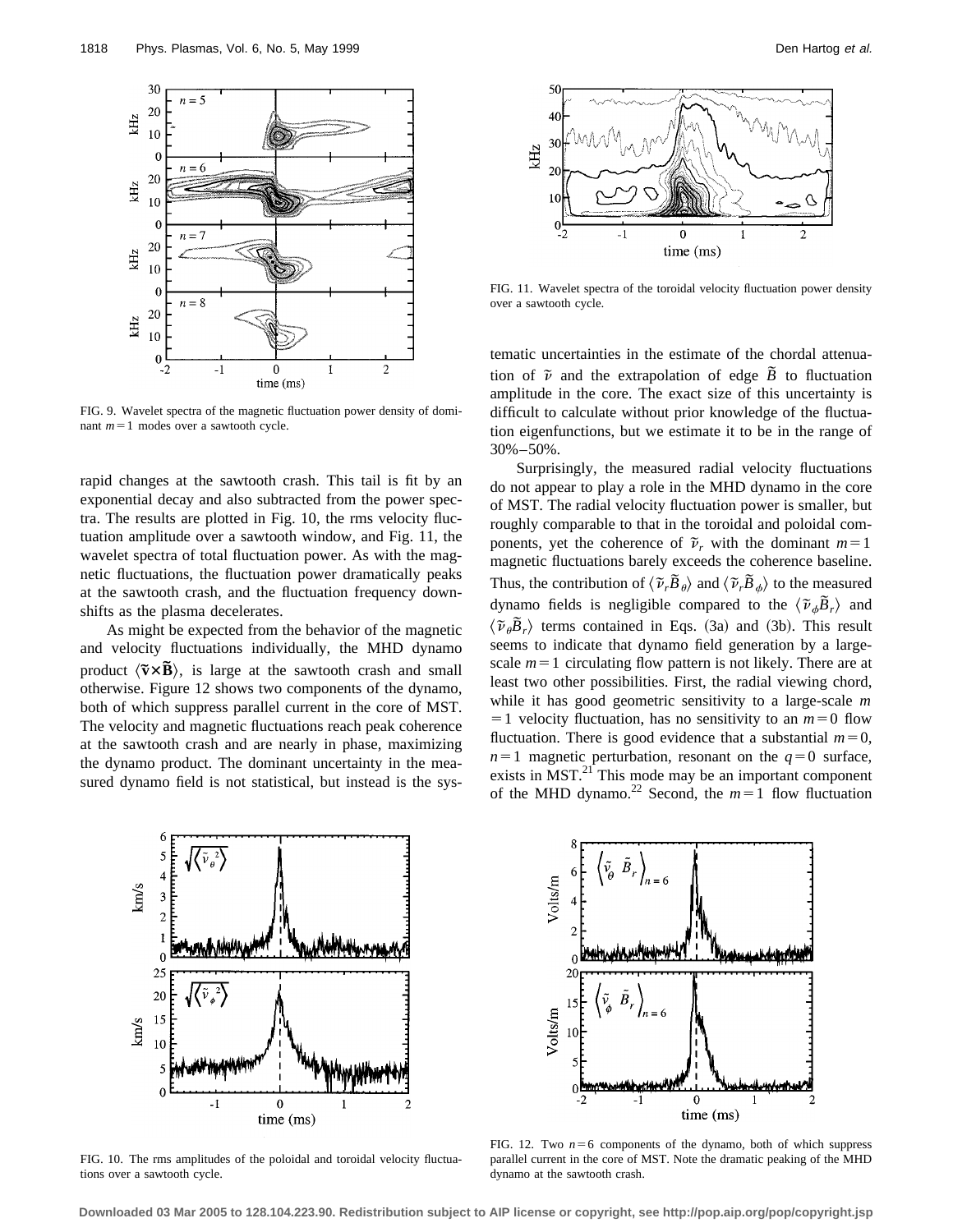

FIG. 13. Amplitude contours of mode-resolved  $(\sqrt{\tilde{\nu}_{\theta}})_{n}$ , estimated by dividing the mode-resolved dynamo product  $\langle \tilde{v}_{\theta} \tilde{B} \rangle_n$  by  $\tilde{B}$  for that mode, measured at various poloidal viewing chord impact parameters. The velocity fluctuation amplitude for a particular *n*-mode peaks approximately at the impact parameter where that mode is expected to be resonant (estimated from the  $q$  profile), indicating that the velocity fluctuation eigenfunction for a particular *n* mode peaks near the 1/*n* resonant surface in the plasma.

may have finer-scale structure than suggested by threedimensional resistive MHD simulation. In particular, if the  $m=1$  radial flow fluctuations important in the MHD dynamo reverse sign when crossing a rational surface (such as the  $q$  $=$   $\frac{1}{6}$  surface in the core of MST), then the IDS radial viewing chord would average such fluctuations to zero. However, the puzzle remains as to why the measured  $\tilde{\nu}_r$ , which are not insignificant, are not correlated with  $\tilde{B}$ .

There is additional evidence that the velocity fluctuation eigenfunctions may be somewhat localized to the rational surfaces, with widths similar to the island widths  $(Fig. 3)$ . This is in contrast to magnetic fluctuation eigenfunctions, which both simulation and experiment confirm are global, with substantial amplitude across the minor radius.<sup>18</sup> Evidence for the localization of the velocity fluctuations comes from the poloidal viewing chord measurements of the dynamo product. These measurements have been taken at several *r*/*a* impact parameters. At a specific impact parameter intersecting a  $q=1/n$  resonant surface, the measured  $\tilde{\nu}_{\theta}$  fluctuations exhibit significant coherence predominantly with the  $m=1$  magnetic fluctuations resonant at that surface. Thus, the mode-resolved  $\langle \tilde{\nu}_{\theta} \tilde{B}_r \rangle_n$  peaks at the location of the resonant surface in the plasma. Dividing the mode-resolved dynamo product by the  $\overline{B}$  of that mode gives an estimate of the mode-resolved velocity fluctuation amplitude, plotted versus the impact parameter in Fig. 13. This plot suggests that the velocity fluctuation eigenfunction for a particular *n* mode peaks near the 1/*n* resonant surface.

Since it appears that radial velocity fluctuations do not play a major role in the MHD dynamo product in the core of MST, a comparison to Ohm's law reduces to a comparison of the toroidal and poloidal components of  $\eta J_{\parallel} - E_{\parallel}$  to  $\langle \tilde{v}_{\theta} \tilde{B}_r \rangle$  and  $\langle \tilde{v}_{\phi} \tilde{B}_r \rangle$ , respectively. Modeling of a parallel Ohm's law as a function of minor radius in MST is complicated by two factors.<sup>23</sup> First, there is a limited experimental measurement of the actual current density profile in MST so



FIG. 14. From Ohm's law modeling, the electric field  $\eta J_{\parallel} - E_{\parallel}$  that must be supplied by the RFP dynamo during (solid line) and away (dashed line) from the sawtooth crash. "Antidynamo" refers to suppression of  $J_{\parallel}$  in the core, and "dynamo" refers to the driving of  $J_{\parallel}$  in the edge.

it has been estimated from equilibrium modeling of edge and global measurements. Second, during the sawtooth crash, rapid relaxation of the current profile induces a transient electric field of tens of V/m which greatly exceeds both the externally applied field and the electric field necessary to drive current in the plasma. Thus, during the crash, the dynamo term implied by this modeling must act to suppress parallel current in the core with a field of 20–40 V/m and drive current in the edge with a field of  $5-15$  V/m (Fig. 14). During the rest of the sawtooth cycle, the inductance of the plasma opposes the resistive decay of the equilibrium; thus Ohm's law is approximately balanced without a contribution from the RFP dynamo (Fig. 14). A comparison to the actual measured dynamo products at the sawtooth crash is shown in Fig. 15, where the toroidal and poloidal components of Fig. 14 have been separately plotted. Agreement is relatively good, implying that in MST the simple parallel Ohm's law  $E_{\parallel} + \langle \tilde{v} \times \tilde{B} \rangle_{\parallel} = \eta J_{\parallel}$ , is approximately balanced by the MHD dynamo. Of course, this initial measurement has limited spatial localization and there are large uncertainties arising from extrapolation of the amplitude of the dynamo product into the core, so much refinement is still needed.



FIG. 15. The (a) poloidal and (b) toroidal components of  $\eta J_{\parallel} - E_{\parallel}$  estimated from modeling, compared to two experimental measurements of the MHD dynamo at the sawtooth crash. The uncertainties in  $\eta J_{\parallel} - E_{\parallel}$  are represented by error bars; the uncertainties in spatial localization and amplitude of the dynamo measurements are represented by the heavy oval data points.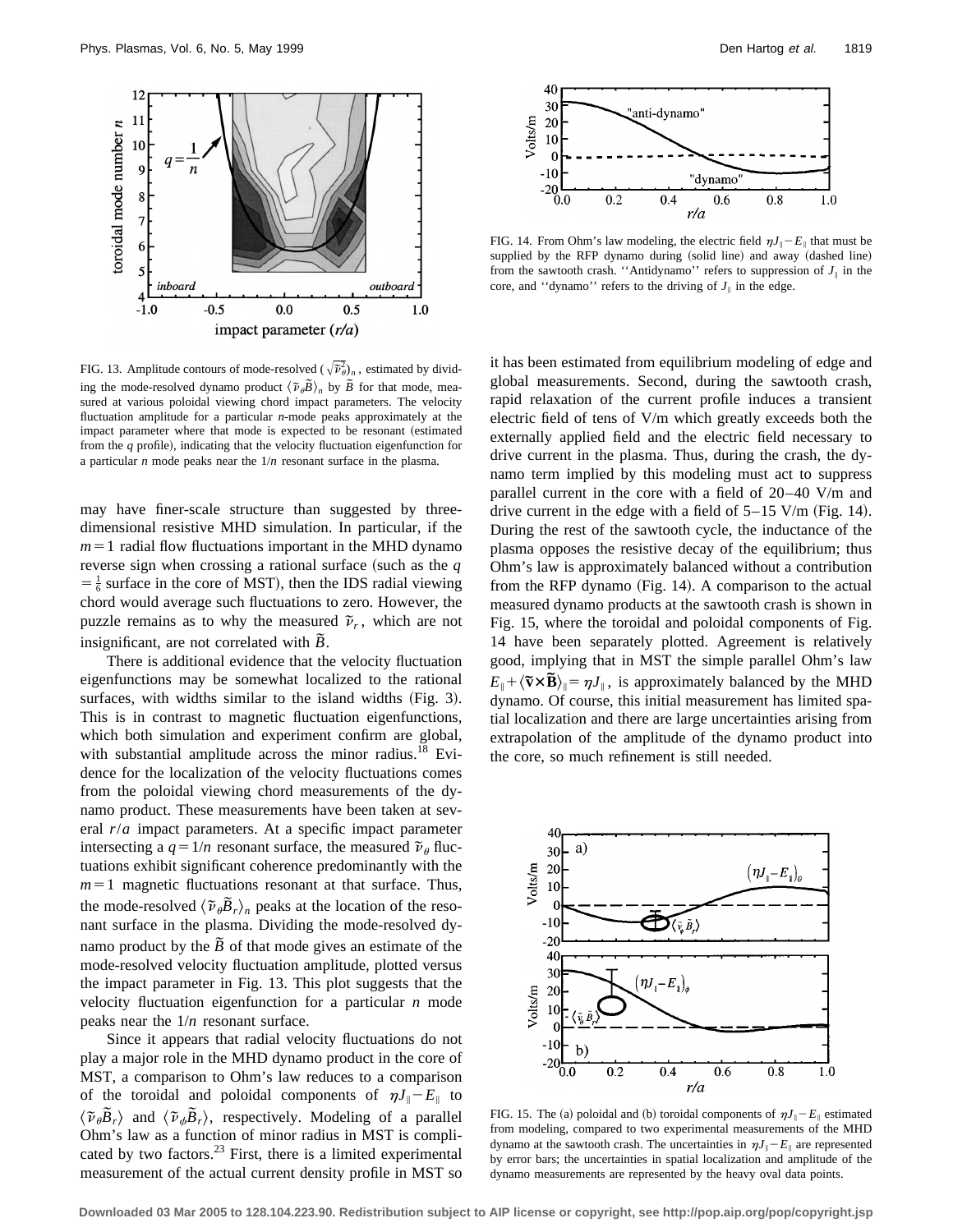

FIG. 16. A comparison of the ensemble averaged MHD dynamo product measured with the optical probe at  $r/a = 0.9$  to parallel Ohm's law during the sawtooth crash.

## **D. Edge measurement of the MHD dynamo**

Further evidence for the important role of the MHD dynamo in balancing Ohm's law in MST is supplied by a novel optical probe capable of providing spatially resolved velocity fluctuation measurements in the edge of MST. Since this probe is described in detail elsewhere, $^{24}$  only a brief overview will be given here. As with the IDS measurements of the core plasma, the principle is again Doppler spectroscopy, but of the bright He II 468.6 nm emission line in the edge of MST. Optical radiation is collected by two fused silica fiberoptic bundles with perpendicular view lines. Spatial resolution of about 5 cm is achieved by terminating each view with an optical dump. The collected light is transported by the fiber bundles to the IDS. Two components of the velocity are measured simultaneously—the radial along the insertion of the probe and a perpendicular component that can be varied by simply rotating the probe by 90°. The accuracy of the velocity measurements is better than 1 km/s. The probe is armored by a boron nitride enclosure and has been inserted to  $r/a = 0.8$  in the edge of MST.

A comparison of the MHD dynamo product measured at  $r/a = 0.9$  to parallel Ohm's law is shown in Fig. 16. The agreement is striking, and confirms earlier measurements with a complex Langmuir probe.<sup>7</sup> However, the same measurement made deeper into the plasma, around the  $q=0$  surface at  $r/a \approx 0.80$ , do not exhibit the same agreement with simple Ohm's law modeling. The cause of this disagreement is currently unknown; it may be an instrumental artifact resulting from perturbation of the plasma as the probe is inserted more deeply, or it may be that terms other than  $\langle \tilde{\mathbf{v}} \times \mathbf{B} \rangle$ are required to balance Ohm's law.

## **IV. UNDERSTANDING AND CONTROLLING THE DYNAMO**

In MST, the MHD dynamo appears to be the primary mechanism by which the RFP magnetic field configuration is maintained against resistive decay. The dynamo term,  $\langle \tilde{v} \times \tilde{B} \rangle$ , is large during the sawtooth crash and overcomes the transient inductive electric field to suppress parallel current in the core and drive parallel current in the edge. Specifically, we have measured the plasma flow velocity fluctuations  $\tilde{v}$  with a fast, high-resolution spectrometer, the magnetic field fluctuations **B** with an edge coil array, and correlated the two quantities to show that  $\langle \tilde{v} \times \tilde{B} \rangle$  approximately balances parallel Ohm's law,  $E_{\parallel} + \langle \tilde{\mathbf{v}} \times \tilde{\mathbf{B}} \rangle_{\parallel} = \eta J_{\parallel}$ . Contributions to the dynamo product appear to be dominated by the  $\langle \tilde{\nu}_{\theta} \tilde{B}_r \rangle$  and  $\langle \tilde{\nu}_{\phi} \tilde{B}_r \rangle$  components; the measured radial velocity fluctuations are not coherent with the dominant *m*  $=1$  magnetic fluctuations. In addition, the velocity fluctuation eigenfunctions appear to be more localized to the rational surfaces than the magnetic fluctuation eigenfunctions, which have significant amplitude across the entire minor radius.

Thus, we have made significant progress in understanding the fluctuations in MST that relax the plasma to a minimum energy state while conserving magnetic helicity. But, these same fluctuations cause substantial particle and energy transport in the RFP.25,26 Quoting Sykes and Wesson from their paper on the original RFP simulation: ''It appears therefore that a reverse field configuration can be maintained indefinitely, the key question then being whether the loss of confinement arising from the level of instability required to maintain the reversal is acceptable or not."<sup>5</sup> The answer to this question appears to be negative, since all standard RFPs exhibit poorer confinement than competing concepts such as the tokamak. Therefore, a key to the future of the RFP as a magnetic confinement fusion reactor will be controlling or even eliminating the fluctuations that drive the dynamo. Progress toward this goal has been made in transient experiments in which the emf normally supplied by the dynamo is externally applied, $^{27}$  and plans have been made to extend this to steady-state current drive techniques. A rich area of future application of the measurement techniques described in this paper will be to examine the response of RFP plasma fluctuations to such current profile control. Also now being applied to the RFP are charge-exchange recombination spectroscopy<sup>28</sup> and Rutherford scattering<sup>29</sup> of a diagnostic neutral beam to measure the detailed structure and character of the flow fluctuation patterns. These experimental techniques will overcome the lack of spatial localization that limits the present measurements. The knowledge thus gained will have input not only to fusion research, but to may questions of basic plasma physics.

## **ACKNOWLEDGMENTS**

We gratefully acknowledge the contribution of many members of the MST Group to the success of this study. This work was supported by the U.S. Department of Energy.

- <sup>1</sup>R. N. Dexter, D. W. Kerst, T. W. Lovell, S. C. Prager, and J. C. Sprott, Fusion Technol. **19**, 131 (1991).
- <sup>2</sup> J. B. Taylor, Phys. Rev. Lett. **33**, 1139 (1974); Rev. Mod. Phys. **58**, 741  $(1986).$
- <sup>3</sup>H. Ji, S. C. Prager, and J. S. Sarff, Phys. Rev. Lett. **74**, 2945 (1995).
- 4D. C. Robinson and R. E. King, *Proceedings of the 3rd International Conference on Plasma Physics and Controlled Nuclear Fusion Research*, Novosibirsk, 1968 (International Atomic Energy Agency, Vienna, 1969), Vol. I, p. 263.
- 5A. Sykes and J. A. Wesson, *Proceedings of the 8th European Conference* on Controlled Fusion and Plasma Physics, Prague, 1977 (Czechoslovak Academy of Sciences, Prague, 1977), Vol. I, p. 80.
- 6S. Ortolani and D. D. Schnack, *Magnetohydrodynamics of Plasma Relaxation* (World Scientific, Singapore, 1993).